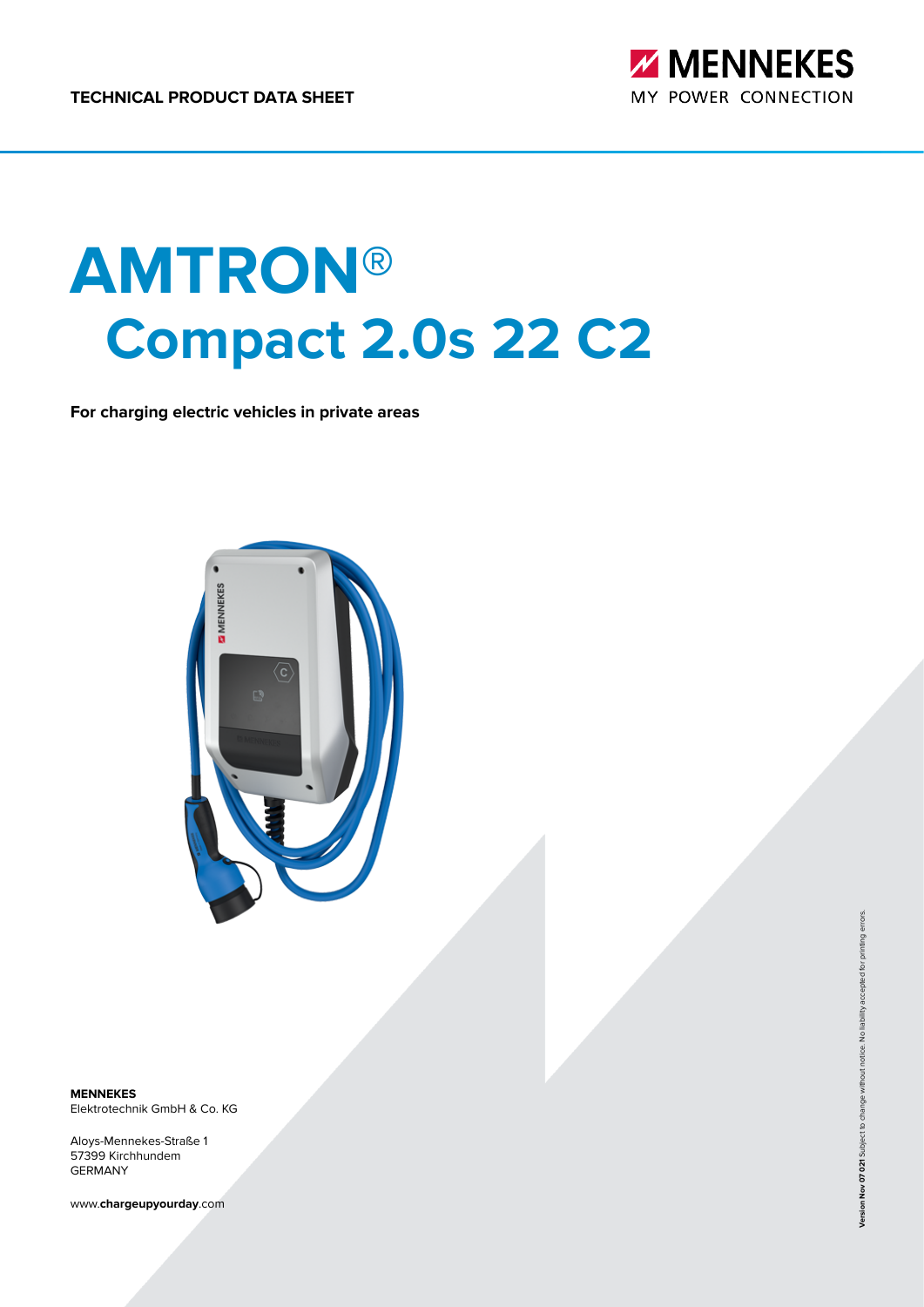

# **Equipment features**

#### **General**

- Mode 3 charging (IEC 61851-1)
- Plugs and sockets according to IEC 62196-2
- Maximum charging power: 22 kW
- Connection: 1-phase / 3-phase
- Max. charging power configurable by qualified electrician
- Status information via LED information panel
- Temperature monitoring
- Sleep mode to reduced standby consumption (about 1 W)
- Permanently connected charging cable with type 2 (7.5 m)
- Integrated cable hanger
- Enclosure made of AMELAN

#### **Authorisation options**

- Autostart (without authorisation)
- RFID (ISO / IEC 14443 A) Compatible with MIFARE classic and MIFARE DESFire

#### **Options for local load management**

- Reduction of the charging current via switching input (downgrade)
- Reduction of the charging current in case of uneven phase load (unbalanced load limitation)
- Solar charging through an upstream, external energy meter
- Blackout protection by an upstream, external energy meter

#### **Options for connecting to an external energy management system (EMS)**

Via Modbus RTU

#### **Integrated protective devices**

- No integrated Residual Current Device
- No integrated circuit breaker
- DC residual current monitoring > 6 mA with tripping characteristics in accordance with IEC 62955
- Switching output for controlling an external shunt release, in order to disconnect the charging point voltage in case of a fault (sticking load contactor) (welding detection)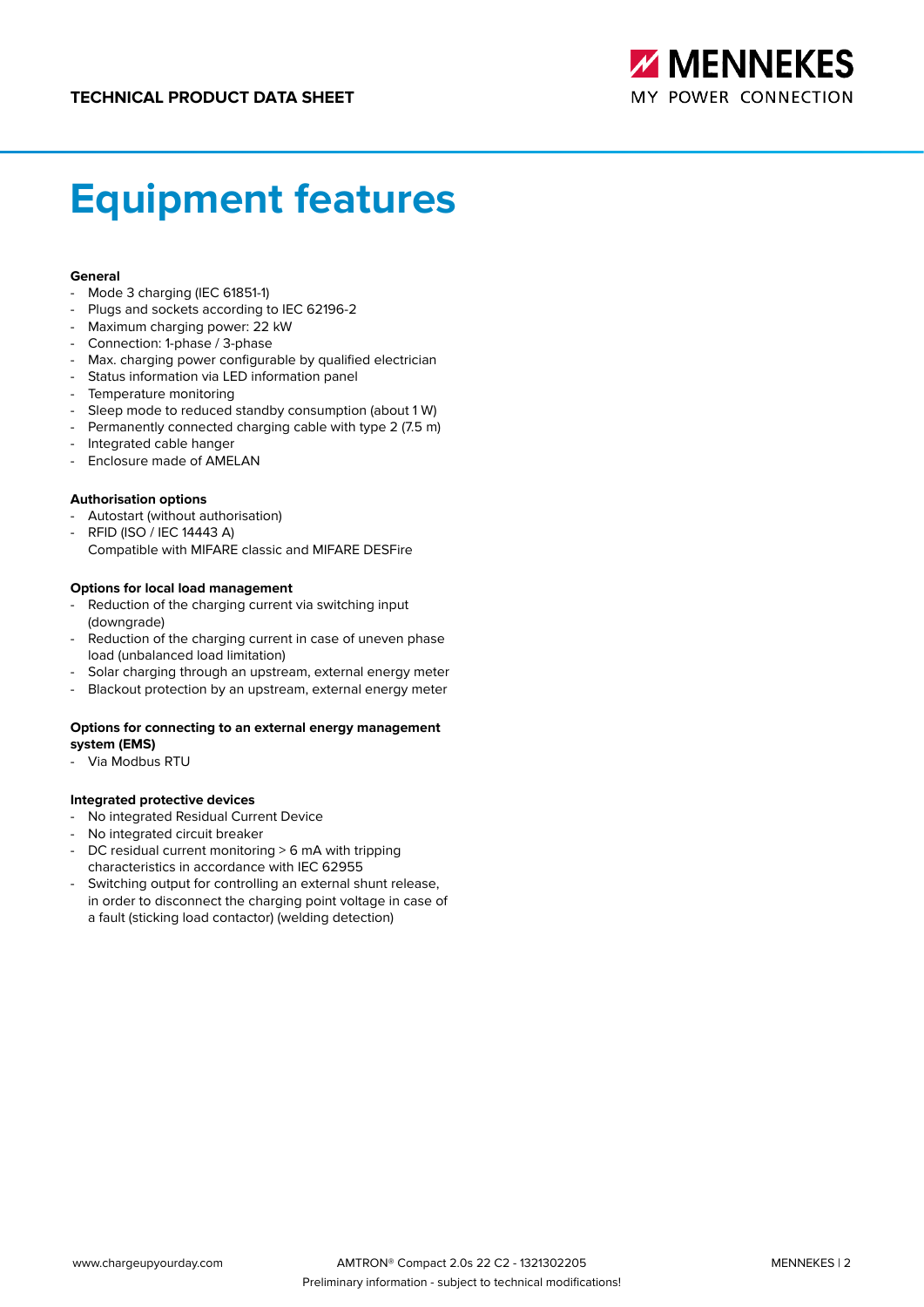

### **Technical data**

| AMTRON <sup>®</sup> Compact 2.0s 22 C2                       |                  | 1321302205                                |  |
|--------------------------------------------------------------|------------------|-------------------------------------------|--|
| Max. charging power Mode 3<br>[KW]                           | Charging point 1 | 22                                        |  |
| Connection                                                   | Charging point 1 | 1-phase / 3-phase                         |  |
| Rated current $I_{nA}$ [A]                                   |                  | 32                                        |  |
| Rated current of a Mode 3 I <sub>nC</sub> charging point [A] |                  | 32                                        |  |
| Rated voltage $U_N$ [V] AC $\pm$ 10%                         |                  | 230 / 400                                 |  |
| Rated frequency $f_N$ [Hz]                                   |                  | 50                                        |  |
| Max. back-up fuse [A]                                        |                  | According to rating plate / configuration |  |
| Rated insulation voltage U <sub>i</sub> [V]                  |                  | 500                                       |  |
| Rated impulse withstand voltage U <sub>imp</sub> [kV]        |                  | $\overline{4}$                            |  |
| Conditional rated short-circuit current I <sub>CC</sub> [kA] |                  | 10                                        |  |
| Rated diversity factor RDF                                   |                  | $\mathbf{1}$                              |  |
| Types of system earthing                                     |                  | TN/TT                                     |  |
| <b>EMC</b> classification                                    |                  | $A+B$                                     |  |
| Protection class                                             |                  |                                           |  |
| IP rating                                                    |                  | <b>IP44</b>                               |  |
| Overvoltage category                                         |                  | $\ensuremath{\mathsf{III}}\xspace$        |  |
| Mechanical impact protection                                 |                  | <b>IK10</b>                               |  |
| Contamination rating                                         |                  | $\mathsf{3}$                              |  |
| Installation                                                 |                  | open air, interior                        |  |
| Stationary / Mobile                                          |                  | fixed                                     |  |
| Use (according to IEC 61439-7)                               |                  | <b>ACSEV</b>                              |  |
| External design                                              |                  | wall mounting                             |  |
| Dimensions $H \times W \times D$ [mm]                        |                  | According to dimensional drawing          |  |
| Weight [g]                                                   |                  | 4700                                      |  |
| Standard                                                     |                  | IEC 61851, IEC 61439-7                    |  |

The specific standards according to which the product was tested can be found in the declaration of conformity for the product.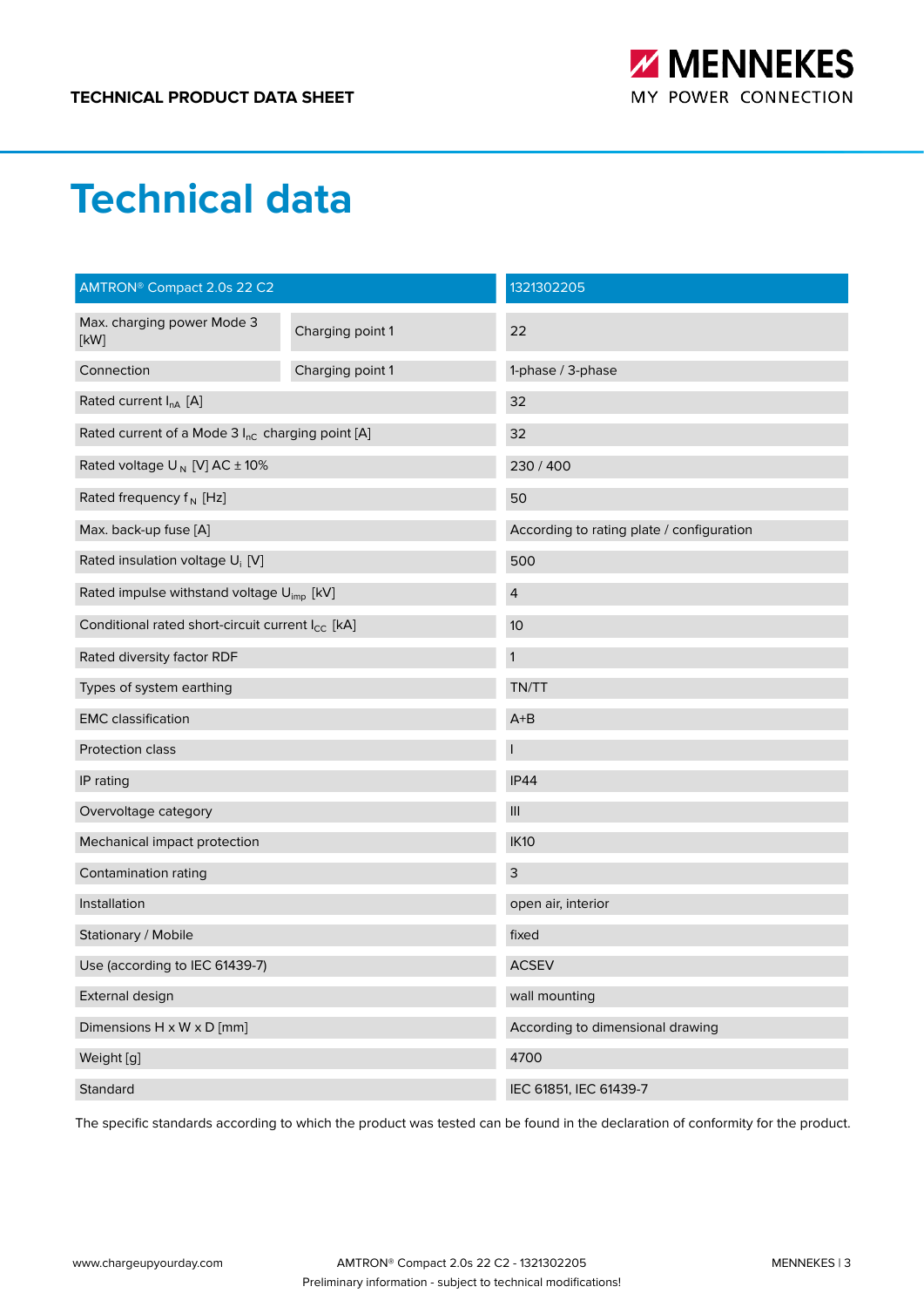

### **Technical data**

| Permissible ambient conditions                |       |      |  |
|-----------------------------------------------|-------|------|--|
|                                               | Min.  | Max. |  |
| Ambient temperature [°C]                      | $-30$ | 50   |  |
| Average temperature over 24 hours period [°C] |       | 35   |  |
| Altitude [m above sea level]                  |       | 2000 |  |
| Relative humidity [%]                         |       | 95   |  |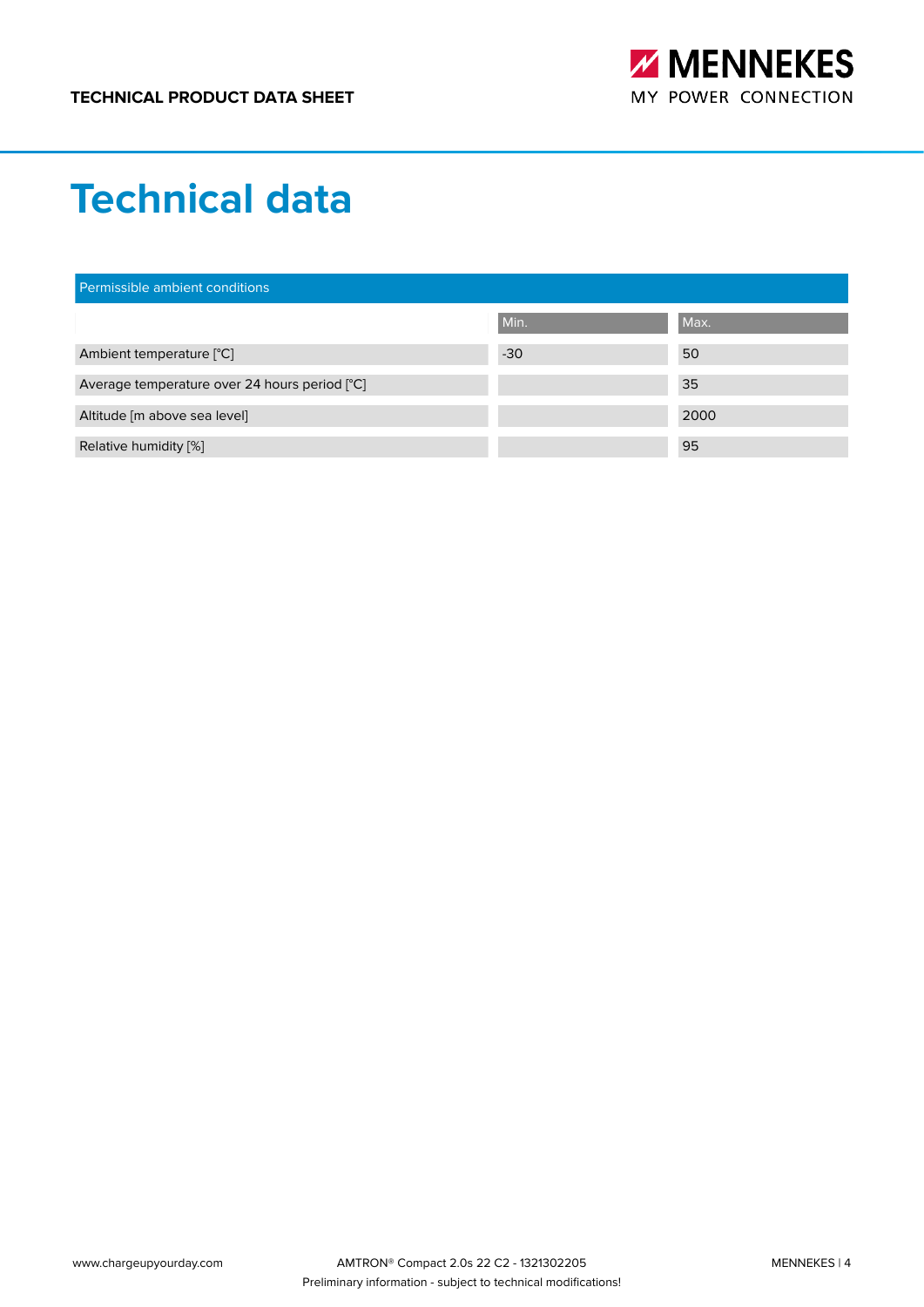

### **Technical data**

| Supply line terminal strip                     |        |      |
|------------------------------------------------|--------|------|
| Number of terminals                            | 5      |      |
| Line material                                  | Copper |      |
|                                                | Min.   | Max. |
| Clamping range - rigid [mm <sup>2</sup> ]      | 0.2    | 10   |
| Clamping range - flexible [mm <sup>2</sup> ]   | 0.2    | 10   |
| Clamping range with ferrule [mm <sup>2</sup> ] | 0.2    | 6    |
| Tightening torque [Nm]                         | 0.8    | 1.5  |

| Downgrade relay                                  |                          |                |
|--------------------------------------------------|--------------------------|----------------|
| Number of terminals                              | $\overline{2}$           |                |
| Coil voltage [V]                                 | $\overline{\phantom{0}}$ |                |
|                                                  | Min.                     | Max.           |
| Clamping range - rigid [mm <sup>2</sup> ]        | 0.5                      | $\overline{4}$ |
| Clamping range - flexible [mm <sup>2</sup> ]     | 0.5                      | $\overline{4}$ |
| Clamping range with ferrule $\lceil mm^2 \rceil$ | 0.5                      | 2.5            |
| Tightening torque [Nm]                           | 0.8                      | 1.5            |

| Shunt release relay                            |      |                |
|------------------------------------------------|------|----------------|
| Number of terminals                            | 2    |                |
| Coil voltage [V]                               | 230  |                |
|                                                | Min. | Max.           |
| Clamping range - rigid [mm <sup>2</sup> ]      | 0.5  | $\overline{4}$ |
| Clamping range - flexible [mm <sup>2</sup> ]   | 0.5  | $\overline{4}$ |
| Clamping range with ferrule [mm <sup>2</sup> ] | 0.5  | 2.5            |
| Tightening torque [Nm]                         | 0.8  | 1.5            |

| <b>External switching contact terminal strip</b> |      |                |
|--------------------------------------------------|------|----------------|
| Number of terminals                              | 2    |                |
| Coil voltage [V]                                 |      |                |
|                                                  | Min. | Max.           |
| Clamping range - rigid [mm <sup>2</sup> ]        | 0.5  | $\overline{4}$ |
| Clamping range - flexible [mm <sup>2</sup> ]     | 0.5  | $\overline{4}$ |
| Clamping range with ferrule [mm <sup>2</sup> ]   | 0.5  | 2.5            |
| Tightening torque [Nm]                           | 0.8  | 1.5            |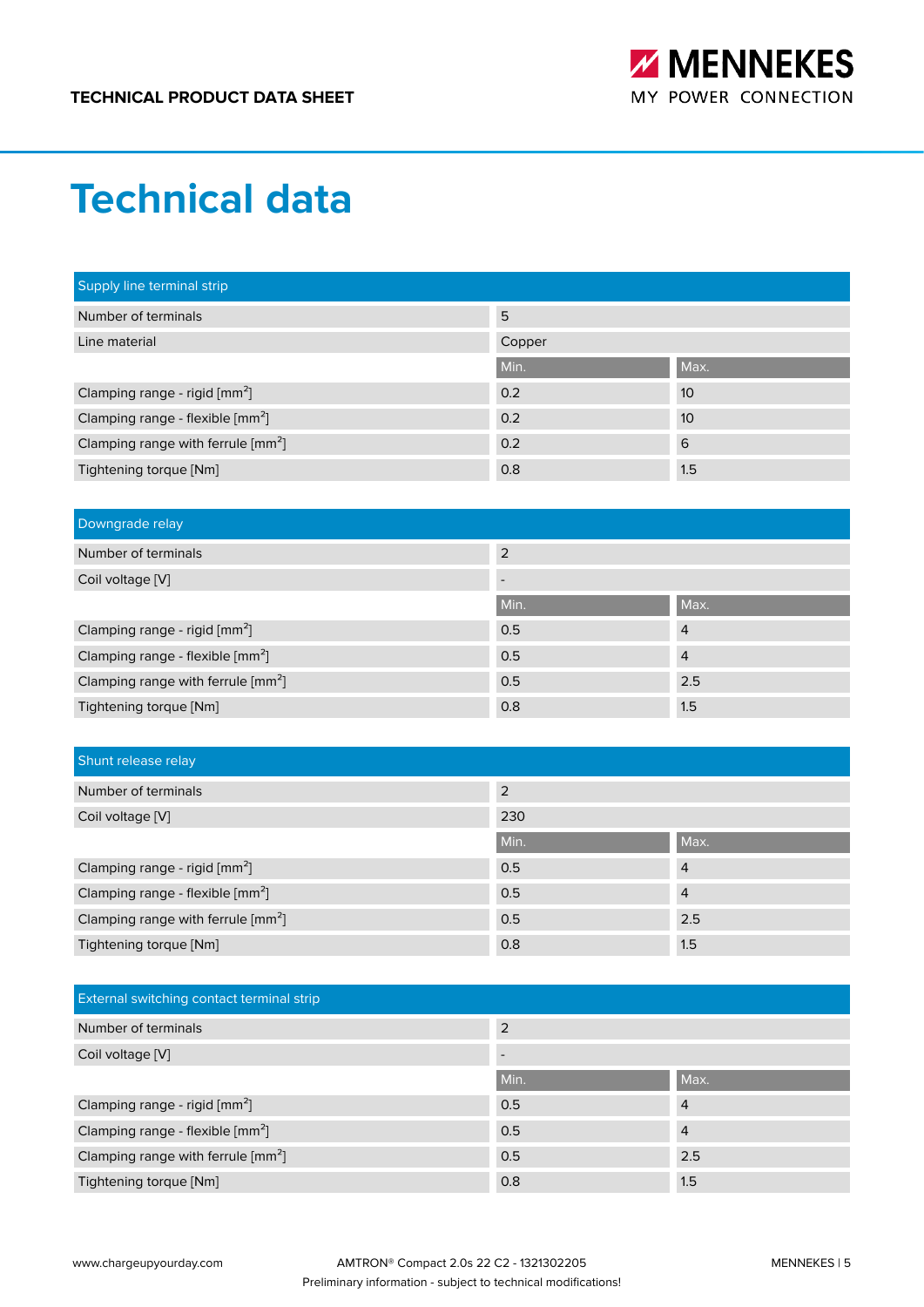

# **Dimensional drawing**



1 MB 673